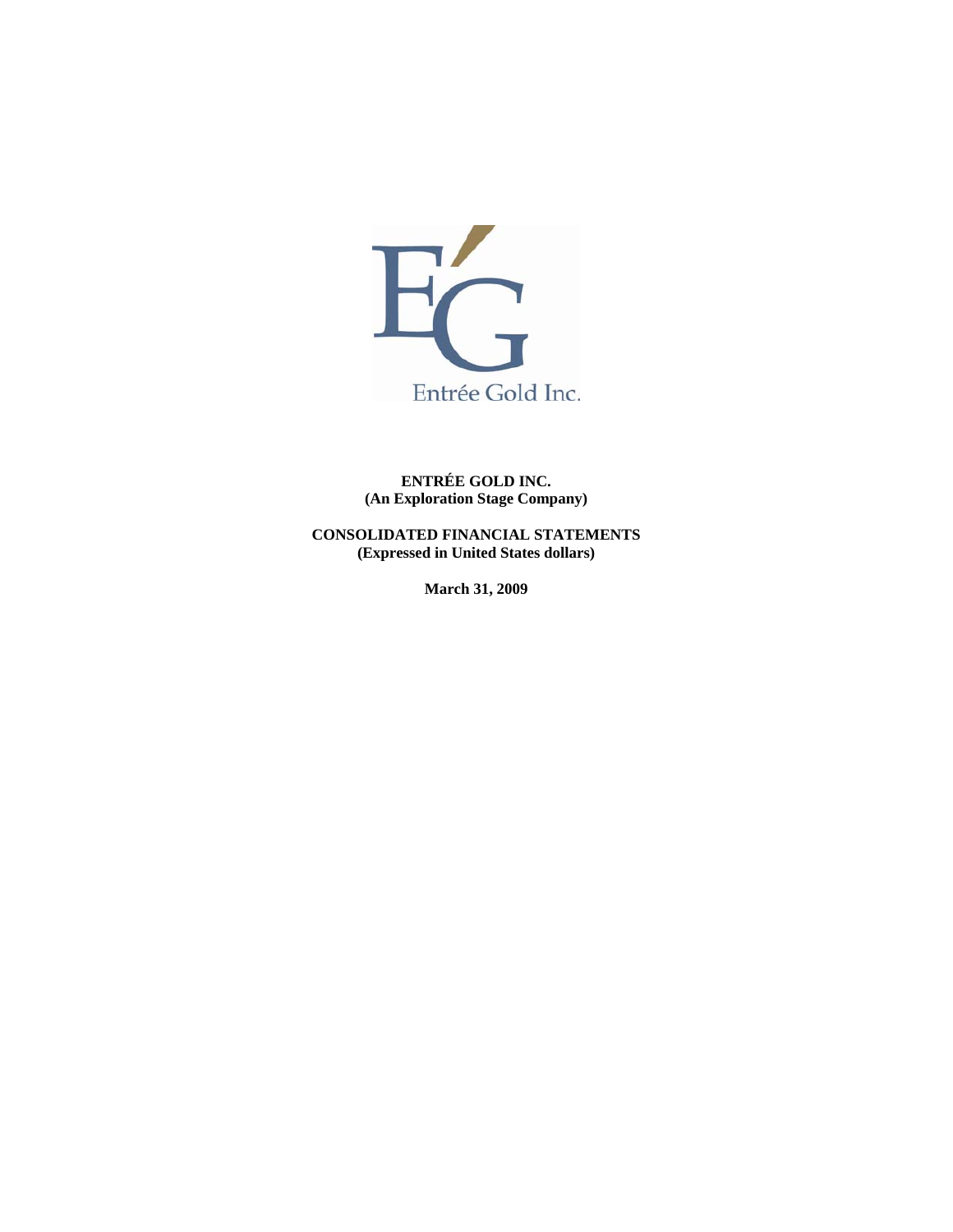(An Exploration Stage Company) CONSOLIDATED BALANCE SHEETS (Expressed in United States dollars)

|                                                                                                                                         | March 31,<br>2009<br>(Unaudited) | December 31,<br>2008 |
|-----------------------------------------------------------------------------------------------------------------------------------------|----------------------------------|----------------------|
| <b>ASSETS</b>                                                                                                                           |                                  |                      |
| <b>Current</b>                                                                                                                          |                                  |                      |
| Cash and cash equivalents                                                                                                               | \$<br>41,024,414                 | \$<br>45,212,815     |
| Receivables                                                                                                                             | 763,468                          | 592,443              |
| Receivables - Ivanhoe Mines Ltd.                                                                                                        | 29,153                           | 30,000               |
| Prepaid expenses                                                                                                                        | 464,386                          | 268,518              |
| Total current assets                                                                                                                    | 42,281,421                       | 46, 103, 776         |
| Investments (Note 4)                                                                                                                    | 1,292,008                        | 1,329,568            |
| Equipment (Note 5)                                                                                                                      | 641,395                          | 672,124              |
| <b>Total assets</b>                                                                                                                     | \$<br>44,214,824                 | \$<br>48, 105, 468   |
| <b>LIABILITIES AND STOCKHOLDERS' EQUITY</b>                                                                                             |                                  |                      |
| <b>Current</b>                                                                                                                          |                                  |                      |
| Accounts payable and accrued liabilities                                                                                                | \$<br>756,691                    | \$<br>942,238        |
| Loans payable to Ivanhoe Mines Ltd. (Note 7)                                                                                            | 316,970                          | 326,183              |
| <b>Commitments</b> (Note 13)                                                                                                            |                                  |                      |
| <b>Total liabilities</b>                                                                                                                | 1,073,661                        | 1,268,421            |
| <b>Stockholders' equity</b>                                                                                                             |                                  |                      |
| Common stock, no par value, unlimited number authorized, (Note 8)<br>94,580,898 (December 31, 2008 - 94,560,898) issued and outstanding | 112,016,505                      | 111,993,990          |
| Additional paid-in capital                                                                                                              | 15,073,996                       | 13,772,775           |
| Accumulated other comprehensive income:                                                                                                 |                                  |                      |
| Foreign currency cumulative translation adjustment                                                                                      | (8,714,831)                      | (7,410,930)          |
| Accumulated deficit during the exploration stage                                                                                        | (75, 234, 507)                   | (71, 518, 788)       |
| Total stockholders' equity                                                                                                              | 43, 141, 163                     | 46,837,047           |
| Total liabilities and stockholders' equity                                                                                              | \$<br>44,214,824                 | \$<br>48, 105, 468   |

**Nature of operations** (Note 2)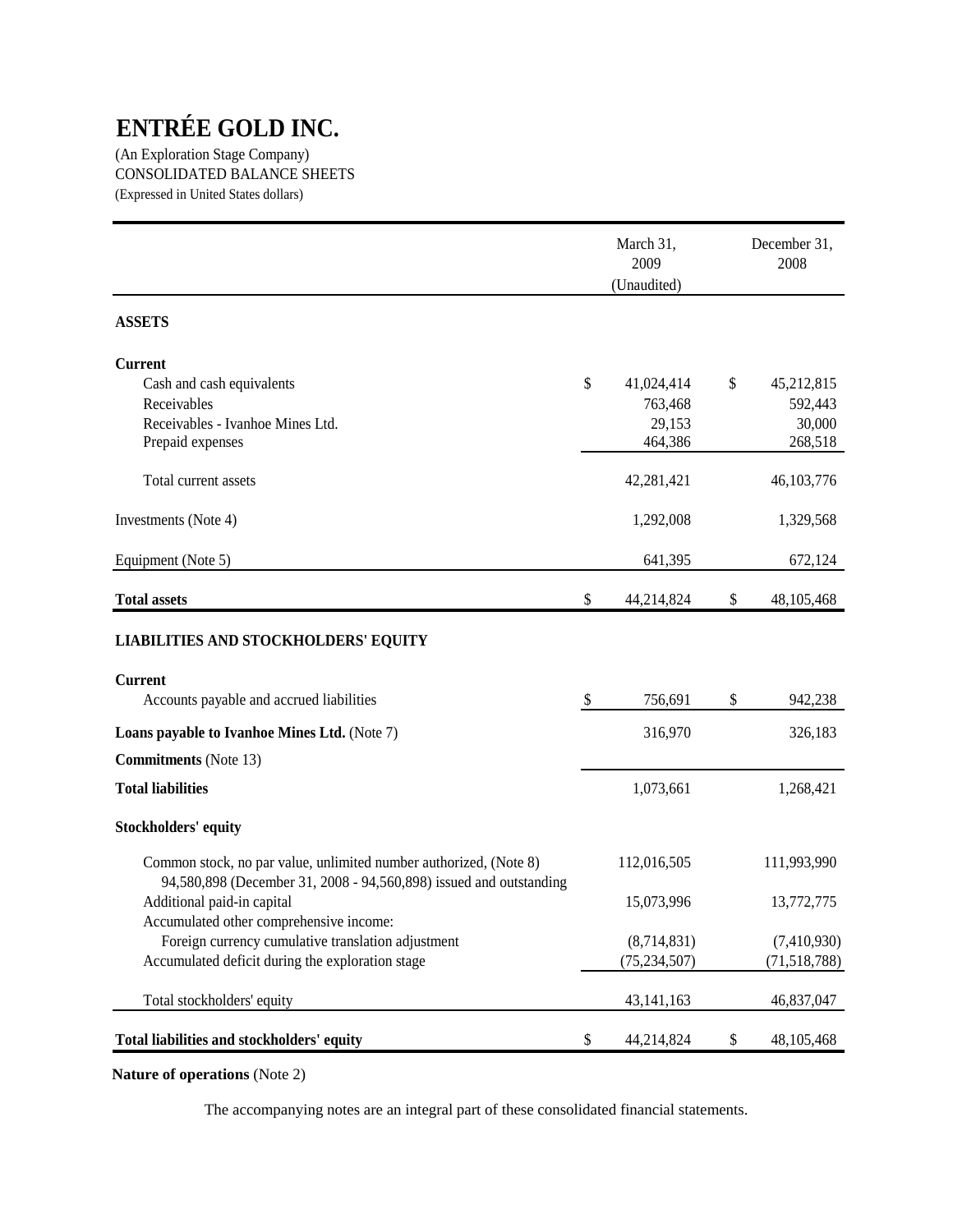(An Exploration Stage Company)

CONSOLIDATED STATEMENTS OF OPERATIONS AND COMPREHENSIVE LOSS

(Unaudited)

(Expressed in United States dollars)

|                                               | Three Months<br>Ended<br>March 31,<br>2009 |               | Three Months<br>Ended<br>March 31,<br>2008 | Inception<br>(July 19,1995)<br>March 31,<br>2009 |
|-----------------------------------------------|--------------------------------------------|---------------|--------------------------------------------|--------------------------------------------------|
| <b>EXPENSES</b>                               |                                            |               |                                            |                                                  |
| Audit and accounting                          | \$<br>23,084                               | $\mathcal{S}$ | 60,198                                     | \$<br>628,619                                    |
| Consulting fees (Note 8)                      | 39,725                                     |               | 82,667                                     | 2,532,306                                        |
| Depreciation (Note 5)                         | 37,145                                     |               | 53,347                                     | 758,107                                          |
| Write-down of equipment                       |                                            |               |                                            | 123,816                                          |
| Escrow shares compensation                    |                                            |               |                                            | 1,790,959                                        |
| Foreign exchange (gain) loss                  | (14,908)                                   |               | 8,364                                      | 24,585                                           |
| Legal (Note 8)                                | 75,499                                     |               | 117,297                                    | 1,951,657                                        |
| Loss on settlement of debt                    |                                            |               |                                            | 5,252                                            |
| Management fees (Notes 8 and 9)               | 1,075,289                                  |               | 62,027                                     | 7,639,444                                        |
| Mineral property interests                    |                                            |               |                                            |                                                  |
| (Notes 6 and 8)                               | 2,015,597                                  |               | 1,002,330                                  | 46,879,220                                       |
| Office and administration (Note 8)            | 392,283                                    |               | 432,068                                    | 8,068,370                                        |
| Regulatory and transfer agent fees            | 76,999                                     |               | 85,961                                     | 892,071                                          |
| Stockholder communications and                |                                            |               |                                            |                                                  |
| investor relations (Note 8)                   | 173,047                                    |               | 151,481                                    | 4,440,707                                        |
| Travel                                        | 43,639                                     |               | 109,465                                    | 1,278,243                                        |
| <b>Loss from operations</b>                   | (3,937,399)                                |               | (2,165,205)                                | (77, 013, 356)                                   |
| Interest income                               | 221,680                                    |               | 676,182                                    | 4,477,975                                        |
| Loss from equity investee (Note 4)            |                                            |               |                                            | (366, 595)                                       |
| Fair value adjustment of asset                |                                            |               |                                            |                                                  |
| backed commercial paper (Note 4)              |                                            |               | (489, 623)                                 | (2, 332, 531)                                    |
| <b>Net loss</b>                               | \$<br>$(3,715,719)$ \$                     |               | $(1,978,646)$ \$                           | (75, 234, 507)                                   |
|                                               |                                            |               |                                            |                                                  |
| Comprehensive loss:                           |                                            |               |                                            |                                                  |
| Net loss                                      | \$<br>$(3,715,719)$ \$                     |               | $(1,978,646)$ \$                           | (75, 234, 507)                                   |
| Foreign currency translation adjustment       | (1,303,901)                                |               | (2,724,857)                                | (8,714,831)                                      |
| <b>Comprehensive loss</b>                     | \$<br>$(5,019,620)$ \$                     |               | $(4,703,503)$ \$                           | (83,949,338)                                     |
| Basic and diluted loss per share              | \$<br>$(0.04)$ \$                          |               | (0.02)                                     |                                                  |
| Weighted average number of shares outstanding | 94,570,231                                 |               | 93,989,279                                 |                                                  |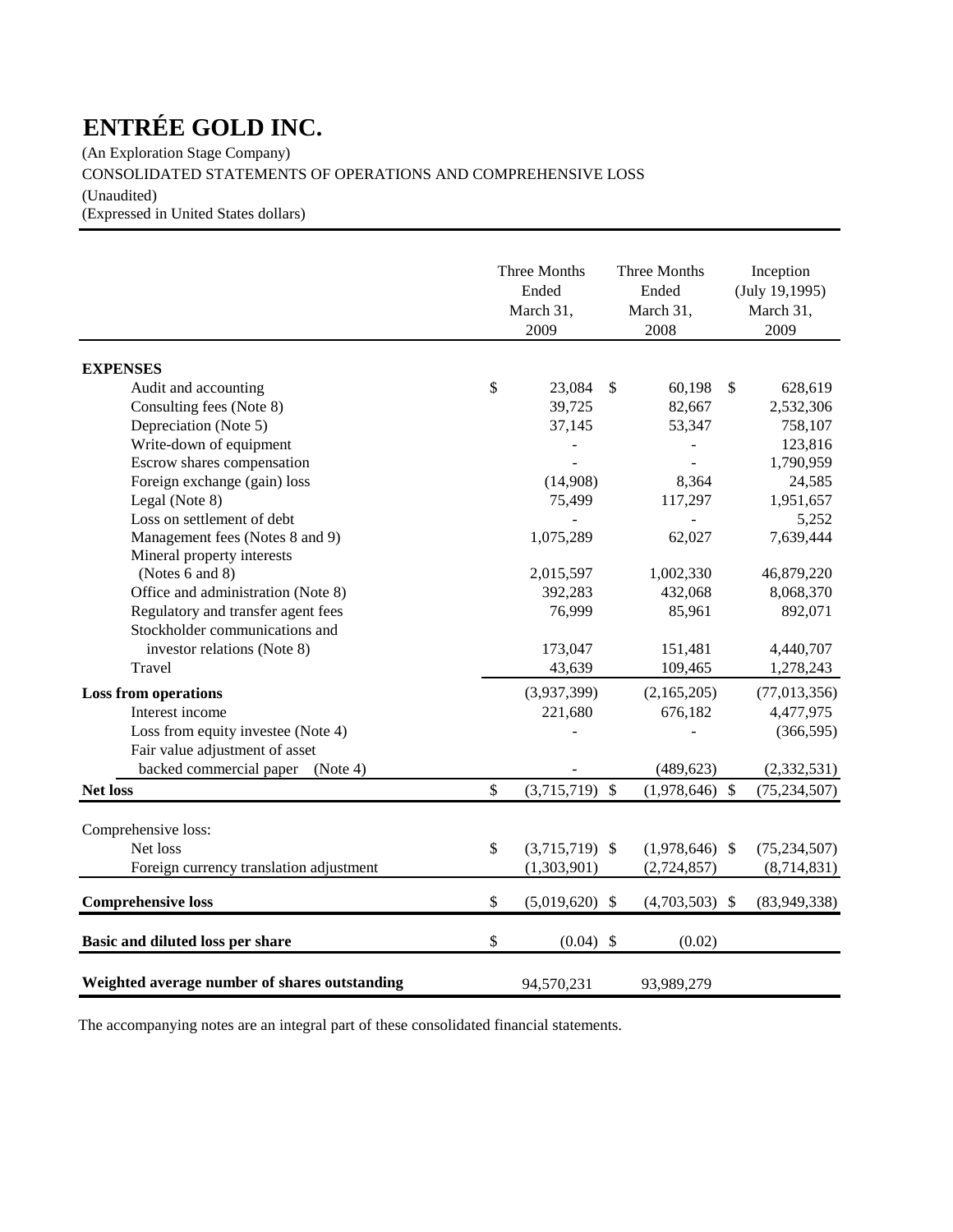(An Exploration Stage Company) CONSOLIDATED STATEMENT OF STOCKHOLDERS' EQUITY

(Unaudited)

(Expressed in United States dollars)

|                                                                   | Number of<br><b>Shares</b> | Common<br>Stock      | Additional<br>Paid-in Capital | Accumulated<br>Other<br>Comprehensive<br>Income | Accumulated<br>Deficit<br>During the<br>Exploration<br>Stage | Total<br>Stockholders'<br>Equity |
|-------------------------------------------------------------------|----------------------------|----------------------|-------------------------------|-------------------------------------------------|--------------------------------------------------------------|----------------------------------|
| Balance, December 31, 2006                                        | 70,858,093                 | \$<br>47,294,292     | \$<br>9,281,914               | \$<br>1,532,753                                 | \$<br>(42,955,094)                                           | \$<br>15,153,865                 |
| Shares issued:<br>Private placement<br>Mineral property interests | 14,428,640<br>15,000       | 43,826,994<br>33,976 |                               |                                                 |                                                              | 43,826,994<br>33,976             |
| Exercise of warrants                                              | 7,542,408                  | 20,392,043           |                               |                                                 |                                                              | 20,392,043                       |
| Exercise of stock options                                         | 728,700                    | 926,364              | (322, 880)                    |                                                 |                                                              | 603,484                          |
| Share issue costs                                                 |                            | (1,981,360)          |                               |                                                 |                                                              | (1,981,360)                      |
| Stock-based compensation                                          |                            |                      | 1,732,839                     |                                                 |                                                              | 1,732,839                        |
| Foreign currency translation adjustment                           |                            |                      |                               | 3,539,535                                       |                                                              | 3,539,535                        |
| Net loss                                                          |                            |                      |                               |                                                 | (11, 833, 416)                                               | (11, 833, 416)                   |
| Balance, December 31, 2007                                        | 93,572,841                 | 110,492,309          | 10,691,873                    | 5,072,288                                       | (54, 788, 510)                                               | 71,467,960                       |
| Shares issued:                                                    |                            |                      |                               |                                                 |                                                              |                                  |
| Exercise of stock options                                         | 958,057                    | 1,447,926            | (591, 456)                    |                                                 |                                                              | 856,470                          |
| Mineral property interests                                        | 30,000                     | 60,941               |                               |                                                 |                                                              | 60,941                           |
| Share issue costs                                                 |                            | (7,186)              |                               |                                                 |                                                              | (7,186)                          |
| Stock-based compensation                                          |                            |                      | 3,672,358                     |                                                 |                                                              | 3,672,358                        |
| Foreign currency translation adjustment                           |                            |                      |                               | (12, 483, 218)                                  |                                                              | (12, 483, 218)                   |
| Net loss                                                          |                            |                      |                               |                                                 | (16,730,278)                                                 | (16,730,278)                     |
| Balance, December 31, 2008                                        | 94,560,898                 | 111,993,990          | 13,772,775                    | 7,410,930                                       | (71,518,788)                                                 | 46,837,047                       |
| Shares issued:                                                    |                            |                      |                               |                                                 |                                                              |                                  |
| Mineral property interests                                        | 20,000                     | 22,515               |                               |                                                 |                                                              | 22,515                           |
| Stock-based compensation                                          |                            |                      | 1,301,221                     |                                                 |                                                              | 1,301,221                        |
| Foreign currency translation adjustment                           |                            |                      |                               | (1,303,901)                                     |                                                              | (1,303,901)                      |
| Net loss                                                          |                            |                      |                               |                                                 | (3,715,719)                                                  | (3,715,719)                      |
| Balance, March 31, 2009                                           | 94,580,898                 | \$<br>112,016,505    | \$<br>15,073,996              | \$<br>(8,714,831)                               | \$<br>(75, 234, 507)                                         | \$<br>43, 141, 163               |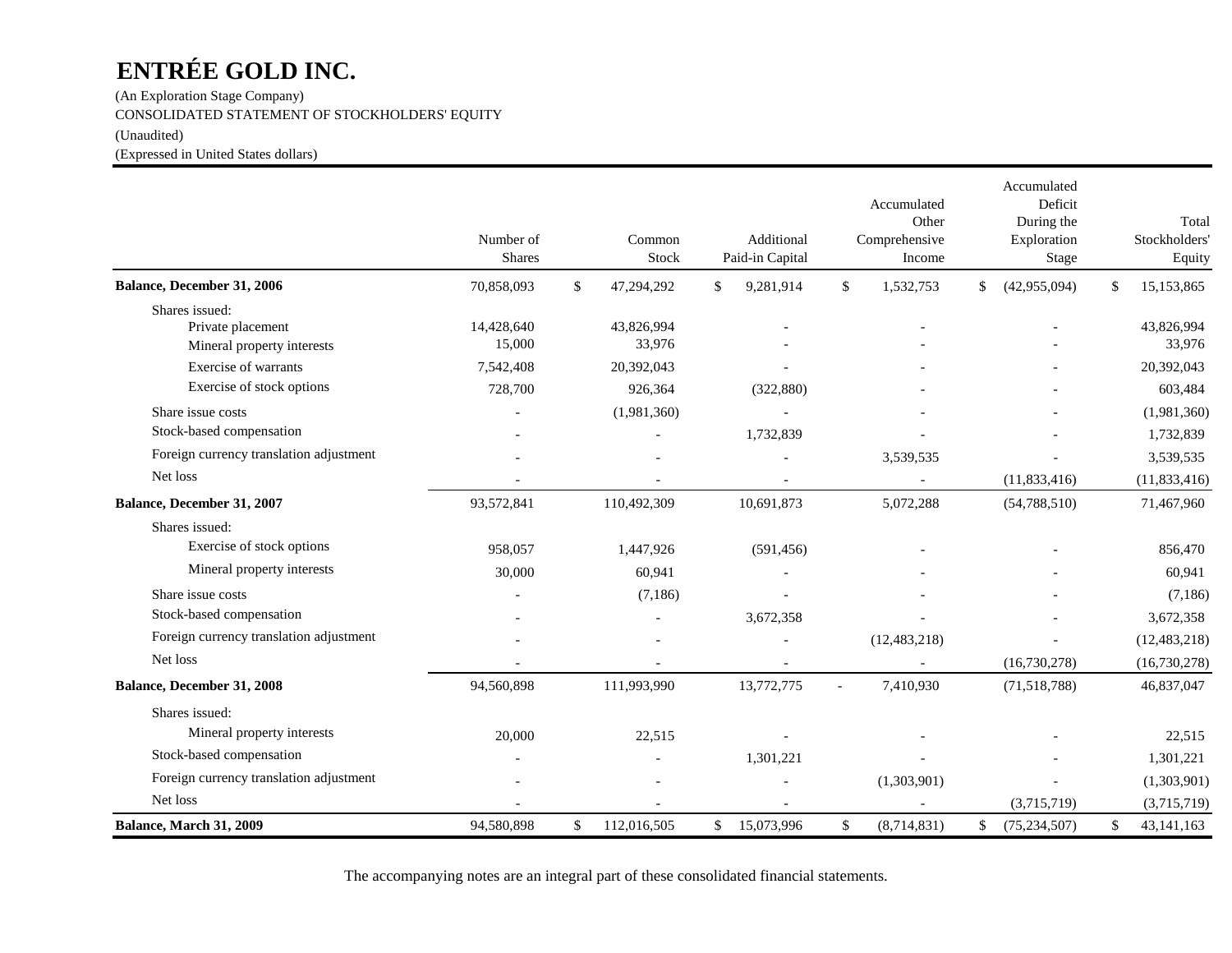(An Exploration Stage Company) CONSOLIDATED STATEMENTS OF CASH FLOWS (Unaudited) (Expressed in United States dollars)

|                                                      | Three Months<br>Ended<br>March 31,<br>2009 | Three Months<br>Ended<br>March 31,<br>2008 | Inception<br>(July 19,<br>1995) to<br>March 31,<br>2009 |
|------------------------------------------------------|--------------------------------------------|--------------------------------------------|---------------------------------------------------------|
| CASH FLOWS FROM OPERATING ACTIVITIES                 |                                            |                                            |                                                         |
| Net loss                                             | \$<br>$(3,715,719)$ \$                     | (1,978,646)                                | \$(75,234,507)                                          |
| Items not affecting cash:                            |                                            |                                            |                                                         |
| Depreciation                                         | 37,145                                     | 53,347                                     | 758,107                                                 |
| Stock-based compensation (Note 8)                    | 1,301,221                                  | 49,868                                     | 14,774,420                                              |
| Fair value adjustment of asset backed                |                                            |                                            |                                                         |
| commercial paper (Note 4)                            |                                            | 489,623                                    | 2,332,531                                               |
| Write-down of equipment                              |                                            |                                            | 123,816                                                 |
| Escrow shares compensation                           |                                            |                                            | 2,001,832                                               |
| Loss on settlment of debt                            |                                            |                                            | 5,252                                                   |
| Finder's fee and membership paid in stock            |                                            |                                            | 44,697                                                  |
| Mineral property interest paid in stock and warrants | 22,515                                     | 20,066                                     | 4,052,698                                               |
| Loss from equity investee (Note 4)                   |                                            |                                            | 366,595                                                 |
| Changes in assets and liabilities:                   |                                            |                                            |                                                         |
| Receivables                                          | (222, 865)                                 | (74, 460)                                  | (865, 816)                                              |
| Receivables - Ivanhoe Mines Ltd.                     |                                            |                                            | (34, 603)                                               |
| Prepaid expenses                                     | (241, 490)                                 | 5,987                                      | (526, 338)                                              |
| Accounts payable and accrued liabilities             | (188, 642)                                 | (80, 210)                                  | 885,392                                                 |
| Net cash used in operating activities                | (3,007,835)                                | (1,514,425)                                | (51, 315, 924)                                          |
| <b>CASH FLOWS FROM FINANCING ACTIVITIES</b>          |                                            |                                            |                                                         |
| Proceeds from issuance of capital stock              |                                            | 521,817                                    | 109,711,684                                             |
| Share issue costs                                    |                                            | (7,186)                                    | (3,545,920)                                             |
| Loan payable to Ivanhoe Mines Ltd.                   |                                            |                                            | 376,230                                                 |
| Net cash provided by financing activities            | $\overline{\phantom{a}}$                   | 514,631                                    | 106,541,994                                             |
| <b>CASH FLOWS FROM INVESTING ACTIVITIES</b>          |                                            |                                            |                                                         |
| Joint Venture - Ivanhoe Mines Ltd.                   |                                            |                                            | (366, 595)                                              |
| Purchase of asset backed commercial paper (Note 4)   |                                            |                                            | (4,031,122)                                             |
| Acquisition of equipment                             | (29,790)                                   | (93, 639)                                  | (1,572,568)                                             |
| Net cash used in investing activities                | (29,790)                                   | (93, 639)                                  | (5,970,285)                                             |
| Effect of foreign currency translation on cash and   |                                            |                                            |                                                         |
| cash equivalents                                     | (1,150,776)                                | (2,572,816)                                | (8,231,371)                                             |
| Change in cash and cash equivalents                  |                                            |                                            |                                                         |
| during the period                                    | (4,188,401)                                | (3,666,249)                                | 41,024,414                                              |
| Cash and cash equivalents, beginning of period       | 45,212,815                                 | 67,106,113                                 |                                                         |
| Cash and cash equivalents, end of period             | \$<br>41,024,414                           | \$<br>63,439,864                           | \$41,024,414                                            |
| Cash paid for interest during the period             | \$                                         | \$                                         |                                                         |
| Cash paid for income taxes during the period         | \$                                         | \$                                         |                                                         |

Supplemental disclosure with respect to cash flows (Note 12)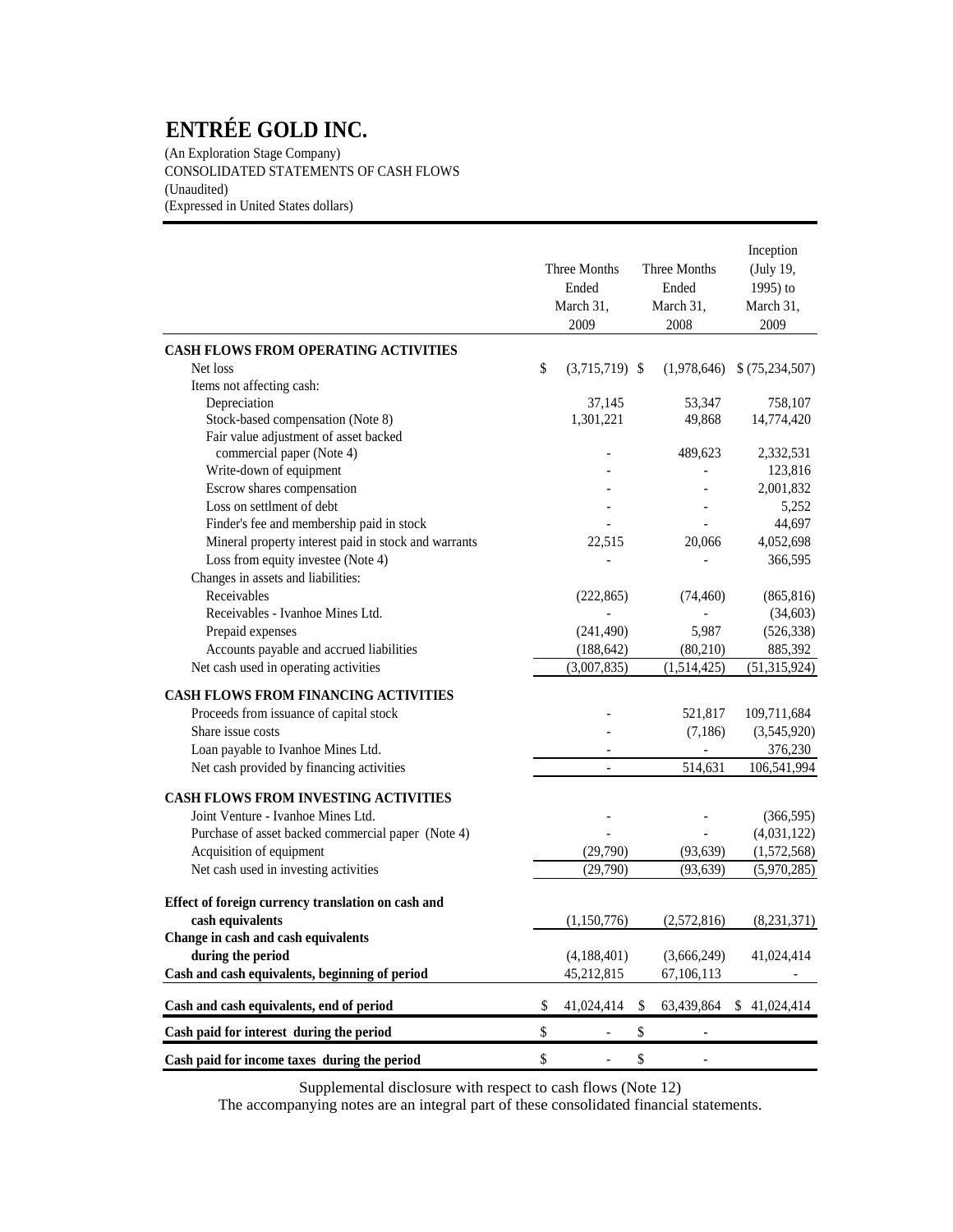**ENTRÉE GOLD INC.**  (An Exploration Stage Company) NOTES TO THE CONSOLIDATED FINANCIAL STATEMENTS March 31, 2009 (Unaudited) (Expressed in United States dollars)

## **1. BASIS OF PRESENTATION**

The interim period financial statements have been prepared by the Company in conformity with generally accepted accounting principles in the United States of America. The preparation of financial data is based on accounting principles and practices consistent with those used in the preparation of annual financial statements, and in the opinion of management these financial statements contain all adjustments necessary (consisting of normally recurring adjustments) to present fairly the financial information contained therein. Certain information and footnote disclosure normally included in the financial statements prepared in conformity with generally accepted accounting principles in the United States of America have been condensed or omitted. These interim period statements should be read together with the most recent audited financial statements and the accompanying notes for the year ended December 31, 2008. The results of operations for the three months ended March 31, 2009 are not necessarily indicative of the results to be expected for the year ending December 31, 2009.

Certain of the comparable figures have been reclassified to conform with the presentation in the current period.

## **2. NATURE OF OPERATIONS**

The Company was incorporated under the laws of the Province of British Columbia and continued under the laws of the Yukon Territory. On May 27, 2005, the Company changed the governing jurisdiction from the Yukon Territory to British Columbia by continuing into British Columbia under the British Columbia *Business Corporation Act.* The Company's principal business activity is the exploration of mineral property interests. To date, the Company has not generated significant revenues from its operations and is considered to be in the exploration stage.

All amounts are expressed in United States dollars, except for certain per share amounts denoted in Canadian dollars ("C\$").

## **3. SIGNIFICANT ACCOUNTING POLICIES**

These consolidated financial statements follow the same significant accounting principles as those outlined in the notes to the audited consolidated financial statements for the year ended December 31, 2008.

In December 2007, the Financial Accounting Standards Board ("FASB") issued SFAS No. 160, "Non-controlling Interest in Consolidated Financial Statement" ("SFAS 160"), which clarifies that a non-controlling interest in a subsidiary is an ownership interest in the consolidated entity that should be reported as equity in the consolidated financial statements. It requires consolidated net income to be reported at amounts that include the amounts attributable to both the parent and the non-controlling interest. It also requires disclosures, on the face of the consolidated statement of income, of the amounts of consolidated net income attributable to the parent and to the non-controlling interest. This consolidated financial statement will continue to be based on amounts attributable to the parent. SFAS 160 is effective for fiscal years beginning after December 31, 2008. The adoption of this standard did not have an impact on our financial position or results of operations.

In December 2007, the FASB issued SFAS No. 141 "Business Combinations" ("SFAS 141") (revised 2007) to improve the relevance, representational faithfulness, and comparability of the information that a reporting entity provides in its financial reports about a business combination and its effects. SFAS 141 establishes principles and requirements for the acquirer to (1) recognize and measure in its financial statements the identifiable assets acquired, the liabilities assumed, and any non-controlling interest; (2) recognizes and measures the goodwill acquired in the business combination or a gain from a bargain purchase; (3) determines what information to disclose to enable users of financial statements to evaluate the nature and financial effects of the business combination. The effective date of SFAS 141 is December 15, 2008. The adoption of this standard did not have an impact on our financial position or results of operations.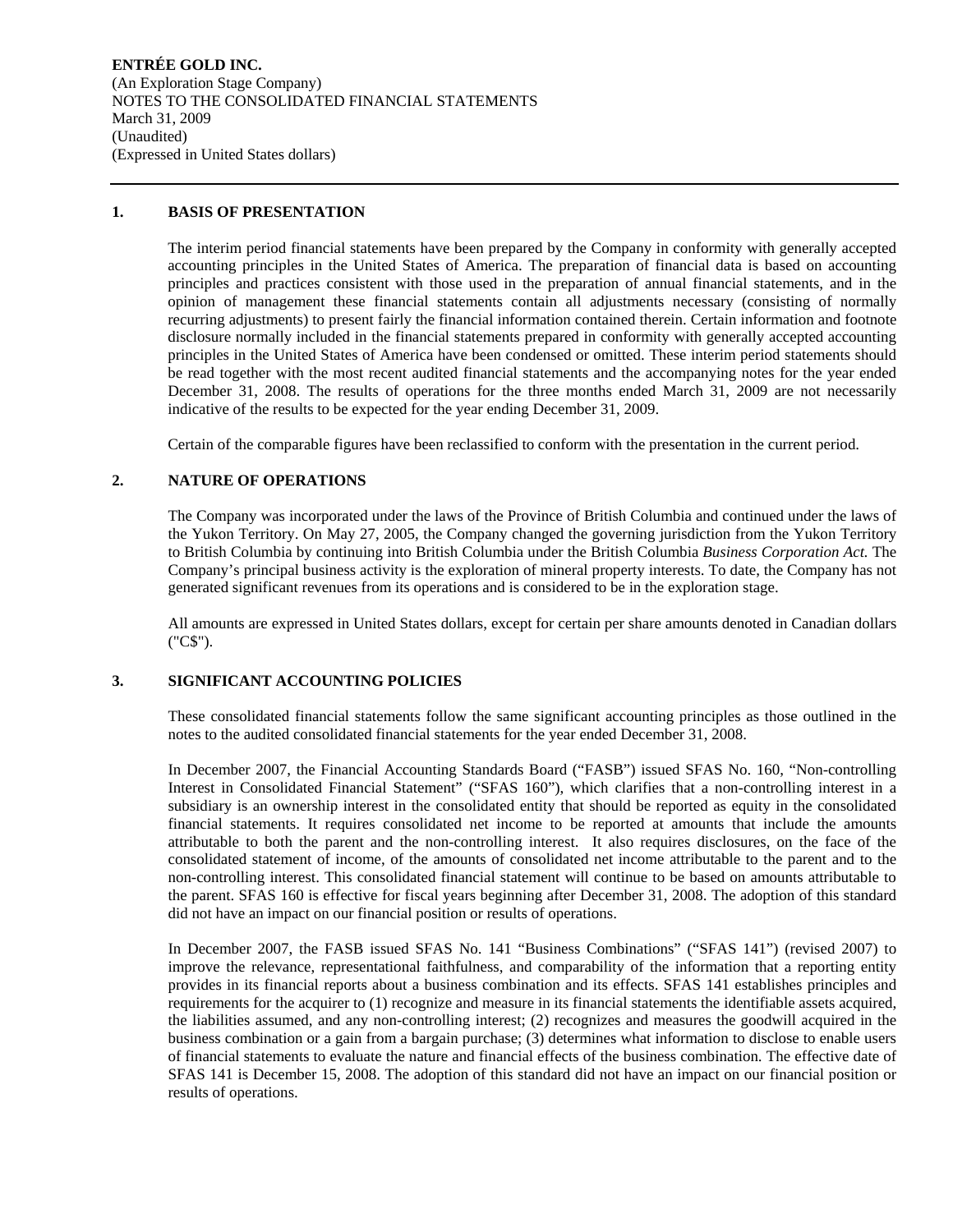**ENTRÉE GOLD INC.**  (An Exploration Stage Company) NOTES TO THE CONSOLIDATED FINANCIAL STATEMENTS March 31, 2009 (Unaudited) (Expressed in United States dollars)

## **4. INVESTMENTS**

### *Asset Backed Commercial Paper*

At March 31, 2009, the Company owns \$4 million of long term asset backed notes that were issued by Master Asset Vehicle II ("MAV2"), a special purpose entity that was created as a result of the restructuring of the Company's previous investment in Third Party Asset Backed Commercial Paper ("ABCP"). When the ABCP matured but was not redeemed in 2007, it became the subject of a restructuring process that replaced the ABCP with long term asset backed securities ("New Notes"). The restructuring was completed and the New Notes were issued on January 21, 2009.

The restructuring process pooled of all of the underlying assets from all the ABCP trusts with the exception of those assets designated as ineligible for pooling ("Ineligible Assets") and those series of assets backed exclusively by traditional financial assets ("Traditional Series"). The Company's ABCP contained no Ineligible Assets or Traditional Series.

ABCP relating to the pooled assets was replaced with four classes of asset backed notes named A1, A2, B and C in declining order of seniority.

The Company has estimated the fair value of ABCP at March 31, 2009 using the methodology and assumptions outlined below. The fair value estimate of the New Notes was calculated based on information provided by the Pan Canadian Investor Committee, Ernst & Young, the Monitor of the restructuring, and Blackrock, the administrator of MAV2. The table below summarizes the Company's valuation.

The table below summarizes the Company's valuation.

| Restructuring categories         | C\$ thousands |                          |                           |
|----------------------------------|---------------|--------------------------|---------------------------|
|                                  | Face value    | <b>C\$</b> Fair<br>value | Expected<br>maturity date |
| <b>MAV 2 Notes</b>               |               | estimate*                |                           |
| A1 (rated A)                     | 1,966,529     | 984.490                  | 12/31/2016                |
| $A2$ (rated A)                   | 1,630,461     | 614,952                  | 12/31/2016                |
| B                                | 295,974       | 24,034                   | 12/31/2016                |
| C                                | 120,401       | 4.713                    | 12/31/2016                |
| <b>Total original investment</b> | 4,013,365     | 1,628,189                |                           |

\* - the range of fair values estimated by the Company varied between C\$1.5 million and C\$2.1 million - the total United States dollars fair value of the investment at March 31, 2009 is \$1,292,008.

The Company's valuation methodology entails gathering as many facts as possible about the new notes, making assumptions and estimates where certain facts are unavailable, and then applying its best estimate of prospective buyers' required yield for investing in such notes. These figures are then used to calculate the present value of the new notes using required yield as the discount factor. Using a range of potential discount factors allows the Company to estimate a range of recoverable values.

The A1 and A2 notes comprise the major categories of the notes received totalling 90% of the face value of the original investments made and 99% of the fair value estimate of the Company's holdings. In the case of the A1 and A2 notes, it is estimated that they will pay interest at a rate 0.5% less than the bankers' acceptance ("BA") rate and it is estimated that prospective buyers of these notes will require premium yields between 8% and 12.5% over the BA rate.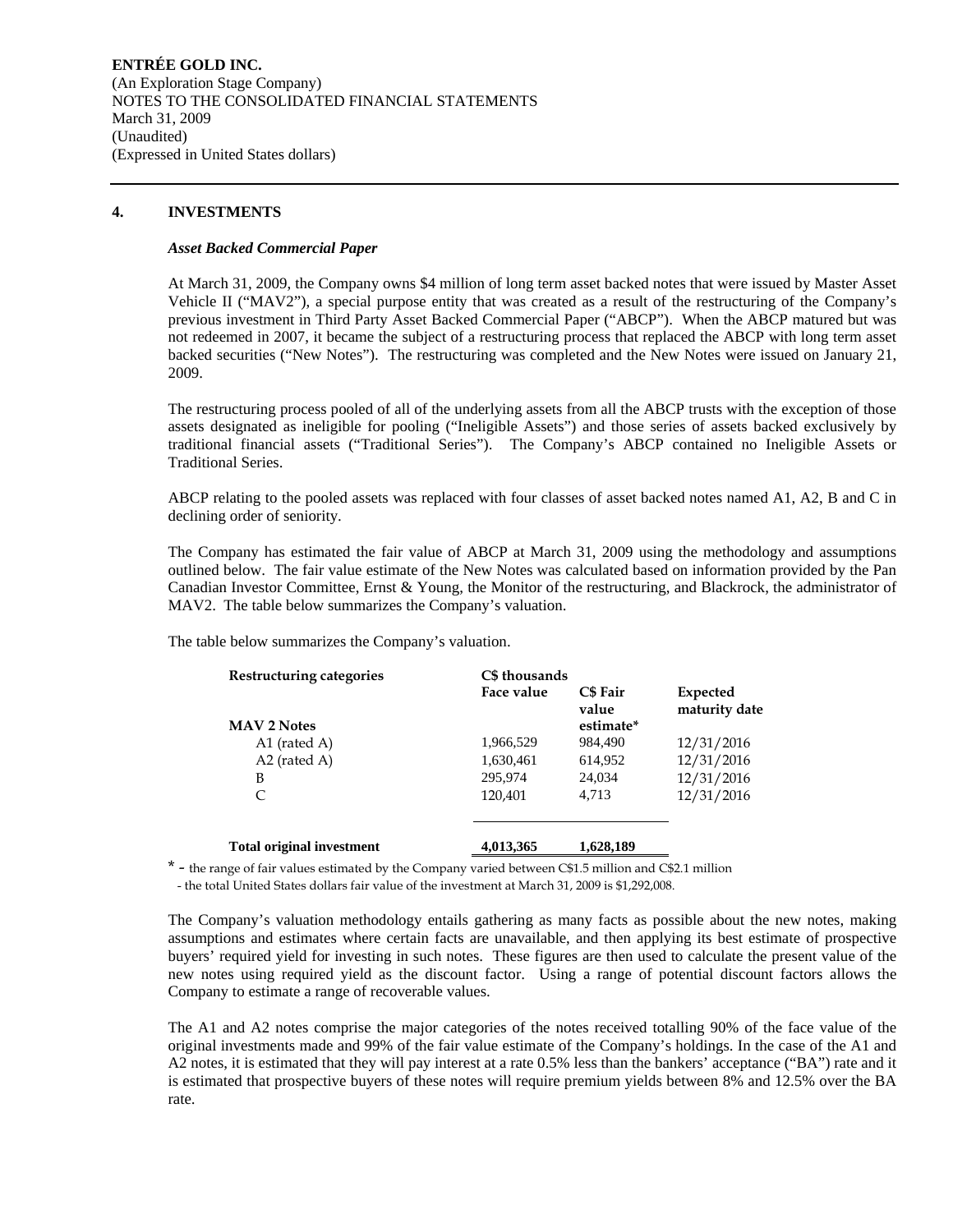## **4. INVESTMENTS** (cont'd…)

## *Asset Backed Commercial Paper* (cont'd…)

The Class B notes are not expected to pay any current interest until the Class A1 and A2 notes are paid in full, which is not anticipated until December 20, 2016. These notes, which will be subordinate to the Class A1 and A2 notes, will not receive a credit rating and it is expected that Class B notes will initially trade at less than 10% of par value.

The Class C notes also will not pay any current interest and are subordinate to the Class B notes. In light of this subordination, the Class C notes are viewed as highly speculative with regard to ultimate payment of principal at maturity in 2016. In fact, there have already been two losses since the completion of the restructuring in January 2009. The Company understands that these losses represent approximately 1% of the total assets in MAV2 and will have a direct impact on the ultimate terminal value of the Class C notes. Accordingly, it is expected that Class C notes will trade at less than 2% of par value.

Based upon a sensitivity analysis of the assumptions used, the expected yield required by a potential investor remains the most significant assumption included in the fair value estimate. Based on this exercise the Company estimated that as at March 31, 2009 the range of potential values was between C\$1.5 million and C\$2.1 million. There can be no assurance that this estimate will be realized. Subsequent adjustments, which could be material, may be required in future reporting periods.

The Company has designated the investments as held-for-trading financial instruments.

## *Equity Method Investment*

The Company has a 20% equity investment in a joint venture with Ivanhoe Mines Ltd. (Note 6). At March 31, 2009, the Company's investment in the joint venture is \$Nil. The Company's share of the loss of the joint venture is \$Nil for the three months ended March 31, 2009 (March 31, 2008, \$Nil).

## **5. EQUIPMENT**

|                    | March 31, 2009 |   |                                                  |   |           |   |             |   | December 31, 2008           |     |                   |
|--------------------|----------------|---|--------------------------------------------------|---|-----------|---|-------------|---|-----------------------------|-----|-------------------|
|                    | Cost           |   | Net Book<br>Accumulated<br>Depreciation<br>Value |   |           |   | Cost        |   | Accumulated<br>Depreciation |     | Net Book<br>Value |
|                    |                |   |                                                  |   |           |   |             |   |                             |     |                   |
| Office equipment   | \$<br>89,736   | S | 48,845                                           | S | 40.891    | S | 89,886      | S | 46,819                      | S   | 43,067            |
| Computer equipment | 353,523        |   | 175,657                                          |   | 177,866   |   | 340,917     |   | 167,852                     |     | 173,065           |
| Field equipment    | 391,520        |   | 142,087                                          |   | 249,433   |   | 402,902     |   | 133,449                     |     | 269,453           |
| <b>Buildings</b>   | 346,099        |   | 172.894                                          |   | 173,205   |   | 356,160     |   | 169,621                     |     | 186,539           |
|                    | \$1,180,878    | S | 539,483                                          |   | \$641,395 |   | \$1,189,865 | S | 517,741                     | \$. | 672,124           |

## **6. MINERAL PROPERTY INTERESTS**

Title to mineral property interests involves certain inherent risks due to the difficulties of determining the validity of certain claims as well as the potential for problems arising from the frequently ambiguous conveyancing history characteristic of many mineral property interests. The Company has investigated title to its mineral property interests and, to the best of its knowledge, title to the mineral property interests are in good standing. A portion of the Shivee Tolgoi license and the Javhlant licenses are subject to the joint venture with Ivanhoe Mines Ltd.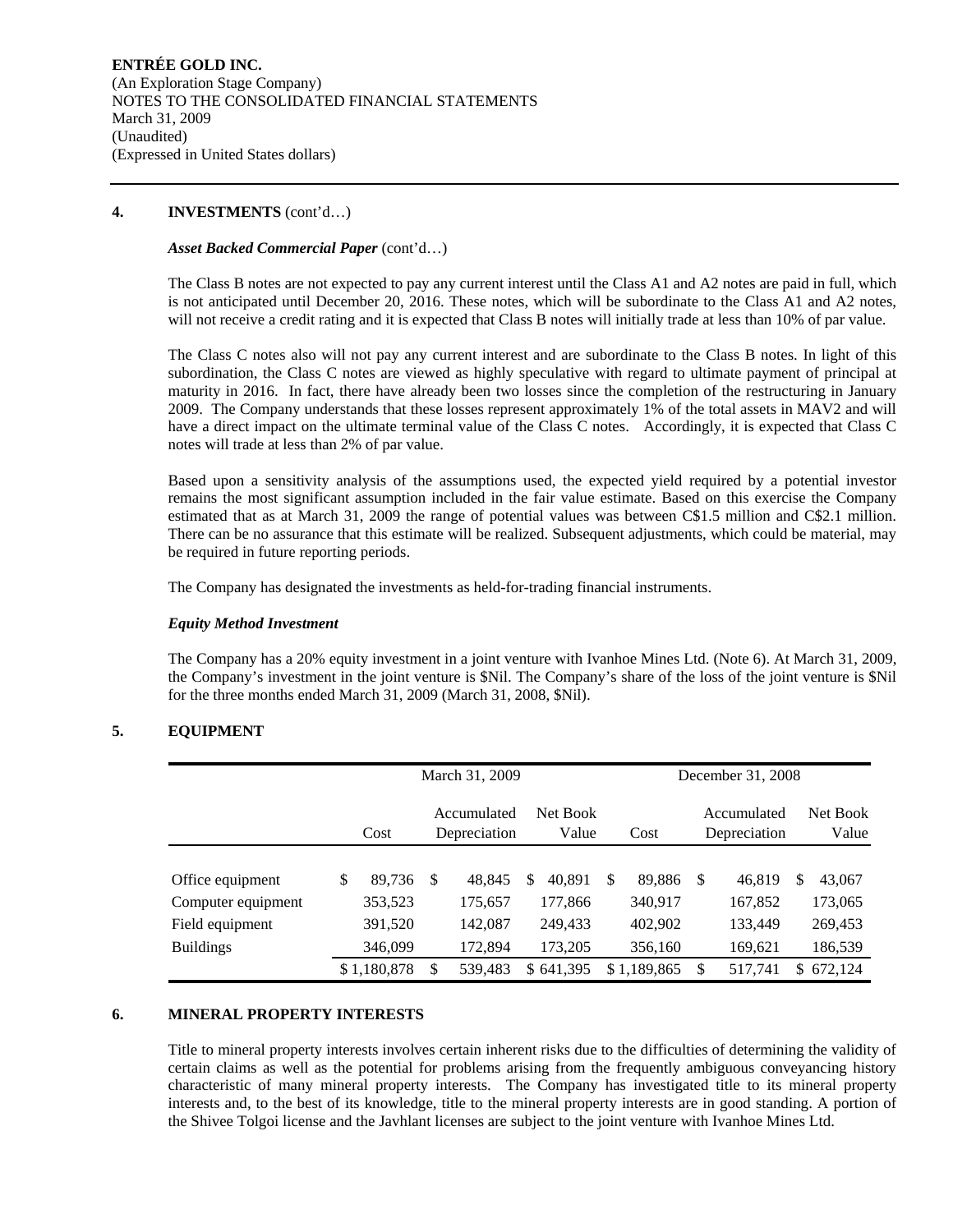## **6. MINERAL PROPERTY INTERESTS** (cont'd…)

#### **Lookout Hill**

Each of our exploration licences was granted by the Mineral Resources and Petroleum Authority of Mongolia, issued initially for a three-year term with a right of renewal for two more years, and a further right of renewal for two years, making a total of seven years. Mongolian Mineral Law was amended in July 2006. Consequently, our licences were extended with final expiry in March and April 2010, unless previously converted to mining licences.

Two of the three licences that comprise Lookout Hill were issued April 3, 2001 and expire in April 2010. The third Lookout Hill licence was issued on March 30, 2001, and expires in March 2010. Mongolian exploration licences are maintained in good standing by payment to the Mineral Resources and Petroleum Authority of Mongolia of set annual fees escalating from \$0.05 to \$1.50 per hectare over the course of the mineral tenure. The total estimated annual fees in order to maintain the licences in good standing is approximately \$280,000.

The Company entered into an arm's-length Equity Participation and Earn-In Agreement (the "Earn-In Agreement") in October 2004 with Ivanhoe Mines Ltd. This agreement was subsequently assigned to a subsidiary of Ivanhoe Mines Ltd., Ivanhoe Mines Mongolia Inc. XXK, (collectively, "Ivanhoe Mines"). The Earn-in Agreement provided that Ivanhoe Mines would have the right, subject to certain conditions outlined in the Earn-in Agreement, to earn a participating interest in mineral exploration and, if warranted, development and mining project on a portion of the Lookout Hill property (the "Project Property").

As of June 30, 2008, Ivanhoe Mines had expended a total of \$35 million on exploration on the Project Property and in accordance with the Earn-In Agreement, the Company and Ivanhoe Mines formed a joint venture on terms annexed to the Earn-In Agreement.

As at March 31, 2009, the joint venture expended approximately \$1.9 million (December 31, 2008 - \$1.9 million) in mineral property interests to advance the project. Under the terms of the Earn-in Agreement, Ivanhoe Mines advanced to the Company the required cash participation amount charging interest at prime plus 2%.

#### **Manlai**

The Manlai licence was issued March 9, 2001 and renewed in March, 2006 to March 2008. Subsequent to December 31, 2007 and pursuant to Mongolian Minerals Law, we extended our licences for final expiry in March 2010, unless converted before this date to a mining licence. The total estimated annual fees in order to maintain the licence in good standing is approximately \$10,000.

#### **Lordsburg**

The Lordsburg project is one of the targets advanced under the 2007 Empirical agreement. The Company determined that based on favourable preliminary results this project warranted further exploration.

## **Empirical**

In July 2007, the Company entered into an agreement with Empirical Discovery, LLC ("Empirical") to explore for and develop certain mineral targets in southeastern Arizona and adjoining southwestern New Mexico. Under the terms of the agreement, the Company has the option to acquire an 80% interest in any of the properties by incurring exploration expenditures totalling a minimum of \$1.9 million and issuing 300,000 shares within 5 years of acceptance of the agreement. If the Company exercises its option, Empirical may elect within 90 days to retain a 20% participating interest or convert to a 2% NSR (net smelter return) royalty, half of which may be purchased for \$2 million. In August 2007, the Company issued 15,000 shares to Empirical as per the terms of the agreement. In August 2008, a further 20,000 shares were issued to Empirical as per the terms of the agreement.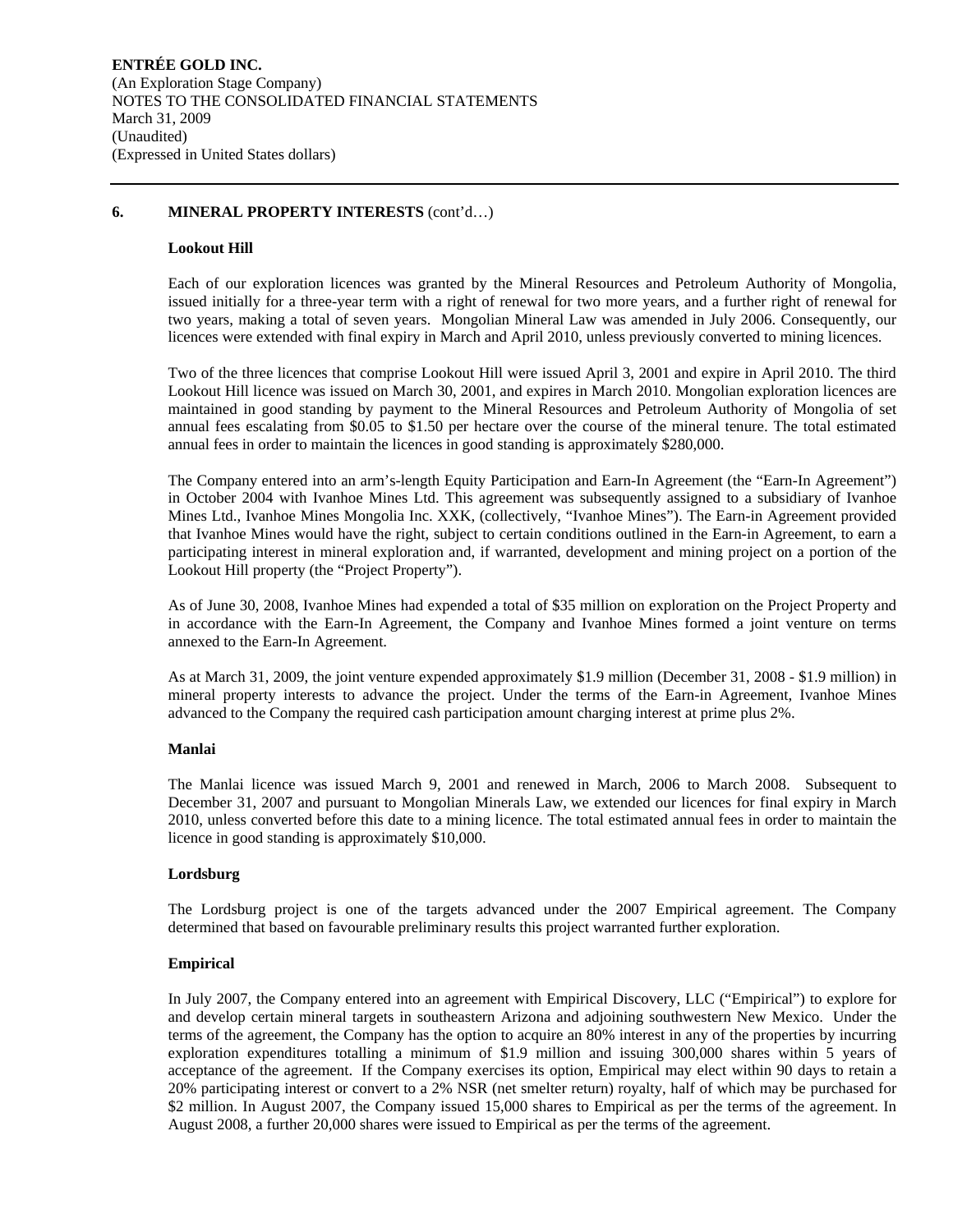## **6. MINERAL PROPERTY INTERESTS** (cont'd…)

## **Bisbee**

In January 2008, the Company entered into a second agreement with Empirical whereby the Company has the option to acquire an 80% interest in any of the properties by incurring exploration expenditures totaling a minimum of \$1.9 million and issuing 150,000 shares within 5 years of the anniversary of TSX acceptance of the agreement (February 13, 2008). If the Company exercises its option, Empirical may elect within 90 days to retain a 20% participating interest or convert to a 2% NSR royalty, half of which may be purchased for \$2 million. Upon entering this agreement, the Company issued 10,000 to Empirical as per the terms of the agreement. In February 2009, a further 20,000 shares were issued to Empirical as per the terms of the agreement.

## **Huaixi**

In November 2007, the Company entered into an agreement with the Zhejiang No. 11 Geological Brigade to explore for copper within three prospective contiguous exploration licences in Pingyang County, Zhejiang Province, People's Republic of China.

The Company has agreed to spend \$3 million to fund exploration activities on the licences over a four year period in order to earn a 78% interest with Zhejiang No. 11 Geological Brigade holding a 22% interest.

Mineral property interest costs incurred are summarized as follows:

|                                       | <b>Three Months</b><br>Ended<br>March 31,<br>2009 | <b>Three Months</b><br>Ended<br>March 31,<br>2008 |         |     | Inception<br>(July 19,1995) -<br>March 31,<br>2009 |
|---------------------------------------|---------------------------------------------------|---------------------------------------------------|---------|-----|----------------------------------------------------|
| <b>MONGOLIA</b>                       |                                                   |                                                   |         |     |                                                    |
| <b>Lookout Hill:</b>                  |                                                   |                                                   |         |     |                                                    |
| Property payments & claim maintenance | \$<br>69,472                                      | <sup>\$</sup>                                     | 64,207  | \$. | 10,866,983                                         |
| Assaying, testing and analysis        | (20,703)                                          |                                                   | 9,772   |     | 1,632,297                                          |
| Camp and field supplies               | 150,622                                           |                                                   | 43,490  |     | 4,805,197                                          |
| Drilling                              | 449,572                                           |                                                   |         |     | 8,769,672                                          |
| Geological and geophysical            | 364,587                                           |                                                   | 115,543 |     | 8,190,484                                          |
| Travel and accommodation              | 59,860                                            |                                                   | 7,917   |     | 1,066,166                                          |
| Project administration                | 178,575                                           | 79,783                                            |         |     | 713,808                                            |
|                                       | 1,251,985                                         |                                                   | 320,712 |     | 36,044,607                                         |
| <b>Manlai:</b>                        |                                                   |                                                   |         |     |                                                    |
| Property payments & claim maintenance | 2,607                                             |                                                   | 2,480   |     | 45,610                                             |
| Assaying, testing and analysis        |                                                   |                                                   |         |     | 218,898                                            |
| Camp and field supplies               | 3,913                                             |                                                   | 2,378   |     | 1,264,451                                          |
| <b>Drilling</b>                       |                                                   |                                                   |         |     | 1,369,785                                          |
| Geological and geophysical            |                                                   |                                                   |         |     | 1,302,311                                          |
| Travel and accommodation              |                                                   |                                                   |         |     | 94,890                                             |
|                                       | 6,520                                             |                                                   | 4,858   |     | 4,295,945                                          |

- continued-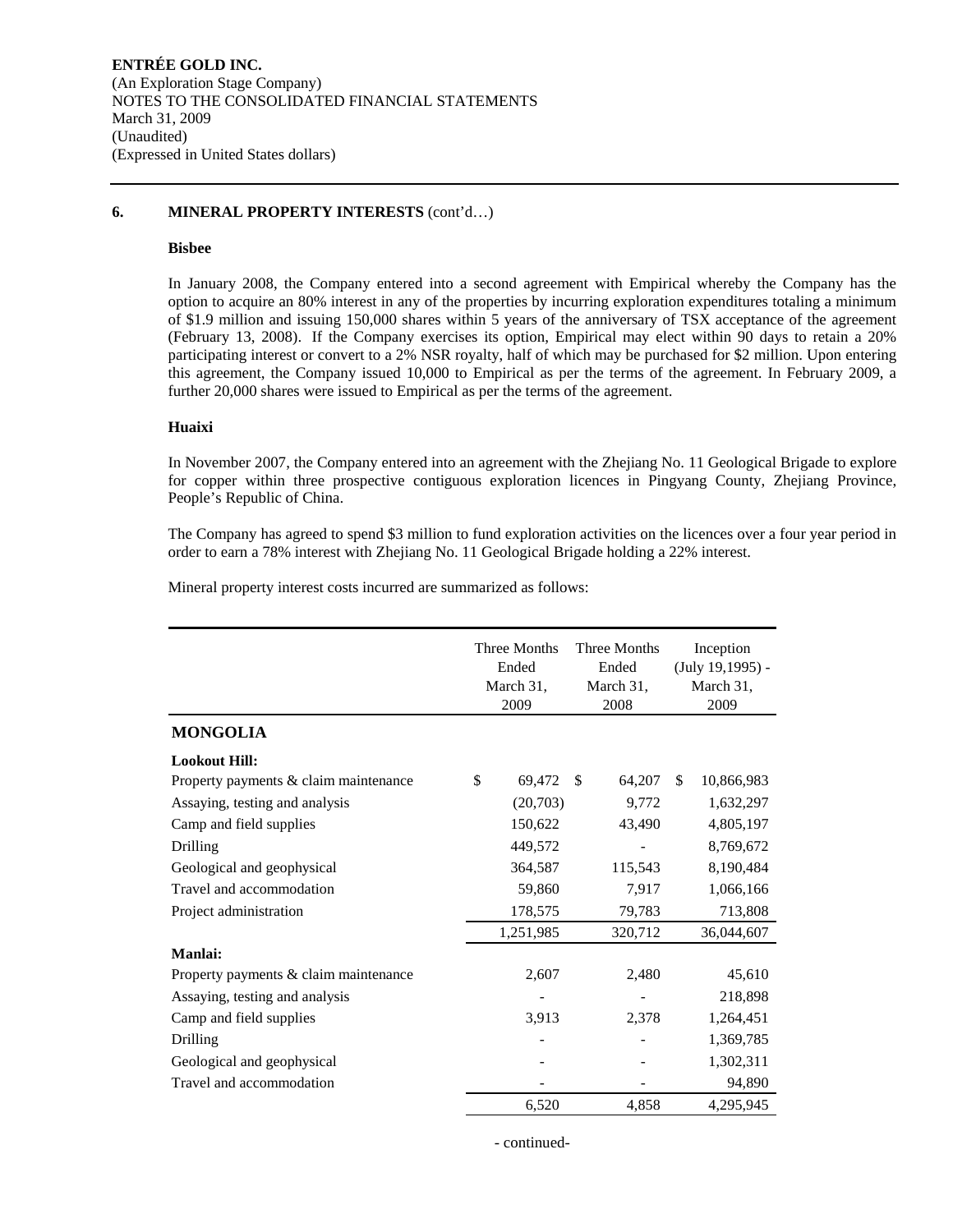## **6. MINERAL PROPERTY INTERESTS** (cont'd…)

|                                           | Three Months<br>Ended<br>March 31,<br>2009 | Three Months<br>Ended<br>March 31,<br>2008 | Inception<br>$(July 19, 1995) -$<br>March 31,<br>2009 |
|-------------------------------------------|--------------------------------------------|--------------------------------------------|-------------------------------------------------------|
| <b>USA</b>                                |                                            |                                            |                                                       |
| Lordsburg:                                |                                            |                                            |                                                       |
| Property payments & claim maintenance     | 19,099                                     |                                            | 84,814                                                |
| Assaying, testing and analysis            | 19,479                                     |                                            | 64,671                                                |
| Drilling                                  | 262,467                                    |                                            | 924,853                                               |
| Geological and geophysical                | 133,468                                    |                                            | 445,861                                               |
| Camp and field supplies                   | 24,977                                     |                                            | 44,824                                                |
| Travel and accommodation                  | 25,021                                     |                                            | 87,486                                                |
|                                           | 484,511                                    |                                            | 1,652,509                                             |
| <b>Empirical:</b>                         |                                            |                                            |                                                       |
| Property payments & claim maintenance     | 2,400                                      | 195,762                                    | 445,951                                               |
| Assaying, testing and analysis            |                                            | 16,211                                     | 81,976                                                |
| Camp and field supplies                   | 1,861                                      | 35,136                                     | 75,278                                                |
| Geological and geophysical                | 18,928                                     | 176,728                                    | 790,626                                               |
| Travel and accommodation                  | 5,289                                      | 48,055                                     | 97,574                                                |
|                                           | 28,478                                     | 471,892                                    | 1,491,405                                             |
| <b>Bisbee:</b>                            |                                            |                                            |                                                       |
| Property payments & claim maintenance     | 22,514                                     | 54,844                                     | 165,972                                               |
| Camp and field supplies                   | 7,058                                      | 316                                        | 8,243                                                 |
| Geological and geophysical                | 42,867                                     | 13,194                                     | 90,060                                                |
| Travel and accommodation                  |                                            | 606                                        | 2,039                                                 |
|                                           | 72,439                                     | 68,960                                     | 266,314                                               |
| <b>CHINA</b>                              |                                            |                                            |                                                       |
| Huaixi:                                   |                                            |                                            |                                                       |
| Assaying, testing and analysis            | 7,639                                      |                                            | 44,394                                                |
| Camp and field supplies                   | 34,420                                     |                                            | 130,202                                               |
| Geological and geophysical                | 52,531                                     | 25,702                                     | 169,448                                               |
| Travel and accommodation                  | 3,542                                      | 1,411                                      | 19,499                                                |
| Project administration                    | 48,886                                     | 59,223                                     | 409,800                                               |
|                                           | 147,018                                    | 86,336                                     | 773,343                                               |
| <b>OTHER</b>                              | 24,646                                     | 49,572                                     | 2,355,097                                             |
| <b>Total Mineral Properties Interests</b> | \$<br>2,015,597                            | \$<br>1,002,330                            | \$<br>46,879,220                                      |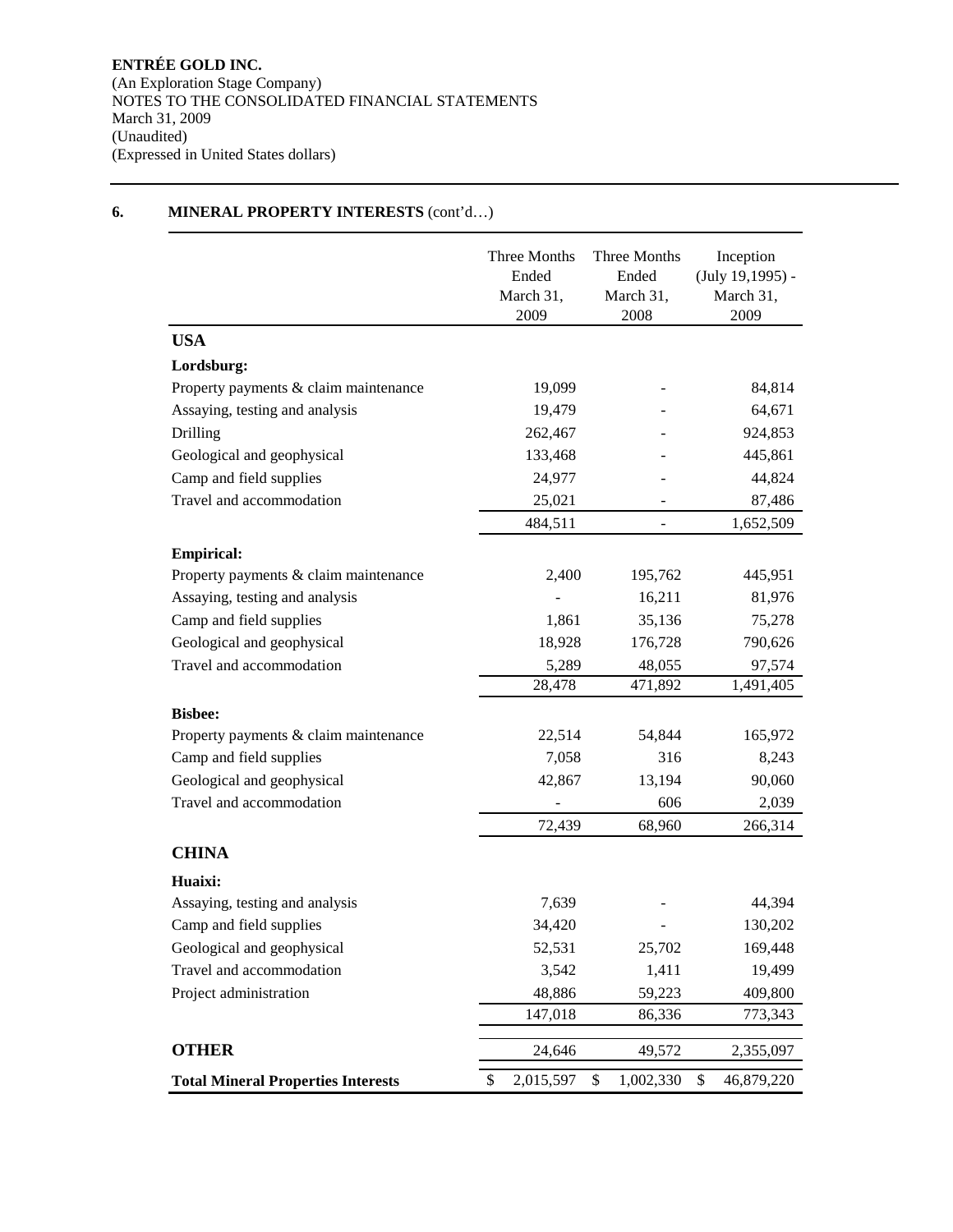**ENTRÉE GOLD INC.**  (An Exploration Stage Company) NOTES TO THE CONSOLIDATED FINANCIAL STATEMENTS March 31, 2009 (Unaudited) (Expressed in United States dollars)

## **7. LOANS PAYABLE**

Under the terms of the Earn-In Agreement (Note 6), Ivanhoe Mines will contribute funds to approved joint venture programs and budgets on the Company's behalf. Interest on each loan advance shall accrue at an annual rate equal to Ivanhoe Mines' actual cost of capital or the prime rate of the Royal Bank of Canada, plus two percent (2%) per annum, whichever is less, as at the date of the advance. The loans will be repayable by the Company monthly from ninety percent (90%) of the Company's share of available cash flow from the joint venture. In the absence of available cash flow, the loans will not be repayable. The loans are unsecured and the Company will use the proceeds of the loans only to meet its obligations under the joint venture. The loans are not expected to be repaid within one year.

## **8. COMMON STOCK**

## **Share issuances**

In February 2009, the Company issued 20,000 shares at a fair value of \$22,515 to Empirical pursuant to the January 2008 Bisbee mineral property option agreement (Note 6).

#### **Stock options**

The Company has adopted a stock option plan (the "Plan") to grant options to directors, officers, employees and consultants. Under the Plan, as amended in May 2008, the Company may grant options to acquire up to 12,200,000 common shares of the Company. Options granted can have a term up to ten years and an exercise price typically not less than the Company's closing stock price at the date of grant.

The Company uses the Black-Scholes option pricing model to determine the fair value of stock options granted. In accordance with SFAS No. 123R for employees, the compensation expense is amortized on a straight-line basis over the requisite service period which approximates the vesting period. Compensation expense for stock options granted to non-employees is recognized over the contract services period or, if none exists, from the date of grant until the options vest. Compensation associated with unvested options granted to non-employees is re-measured on each balance sheet date using the Black-Scholes option pricing model.

The Company uses historical data to estimate option exercise, forfeiture and employee termination within the valuation model. For non-employees, the expected term of the options approximates the full term of the options. The risk-free interest rate is based on a treasury instrument whose term is consistent with the expected term of the stock options. The Company has not paid and does not anticipate paying dividends on its common stock; therefore, the expected dividend yield is assumed to be zero. In addition, SFAS No. 123R requires companies to utilize an estimated forfeiture rate when calculating the expense for the reporting period. Based on the best estimate, management applied the estimated forfeiture rate of \$Nil in determining the expense recorded in the accompanying Statements of Operations.

Number of Shares Weighted Average Exercise Price (C\$) Balance at December 31, 2008 10,651,800 1.65 Granted 1,780,000 1.31 Expired 1.24 Balance at March 31, 2009 11,901,800 11,901,800 1.61

Stock option transactions are summarized as follows: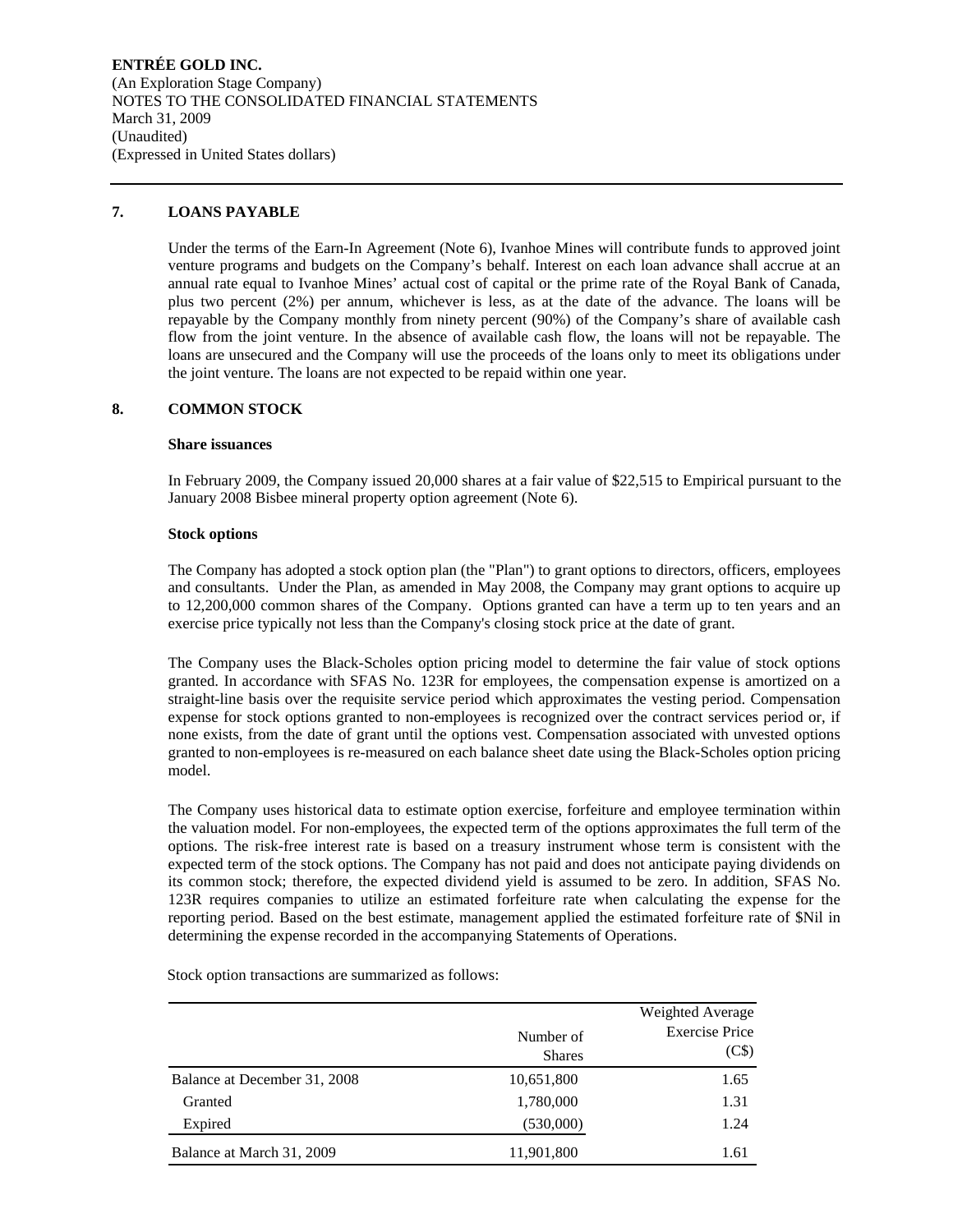## **8. COMMON STOCK** (cont'd…)

## **Stock options** (cont'd…)

The weighted average fair value per stock option granted during the three months ended March 31, 2009 was C\$0.88 (March 31, 2008 - C\$1.79). The number of stock options exercisable at March 31, 2009 was 11,735,133.

At March 31, 2009, the following stock options were outstanding:

| Number of<br><b>Shares</b> | Exercise<br>Price<br>(C\$) | Aggregate<br><b>Intrinsic Value</b><br>(C\$) | <b>Expiry Date</b>        | Number of<br>Options<br>Exercisable | Aggregate<br><b>Intrinsic Value</b><br>(C\$) |
|----------------------------|----------------------------|----------------------------------------------|---------------------------|-------------------------------------|----------------------------------------------|
|                            |                            |                                              |                           |                                     |                                              |
| 28,000                     | 2.16                       |                                              | April 5, 2009             | 28,000                              |                                              |
| 30,000                     | 2.57                       |                                              | August 24, 2009           | 30,000                              |                                              |
| 100,000                    | 3.10                       |                                              | November 1, 2009          | 100,000                             |                                              |
| 1,310,000                  | 1.15                       |                                              | 589,500 November 12, 2009 | 1,310,000                           | 589,500                                      |
| 600,000                    | 1.25                       |                                              | 210,000 December 17, 2009 | 600,000                             | 210,000                                      |
| 400,000                    | 1.28                       | 128,000                                      | <b>January 7, 2010</b>    | 400,000                             | 128,000                                      |
| 75,000                     | 1.19                       |                                              | 30,750 March 3, 2010      | 75,000                              | 30,750                                       |
| 20,000                     | 2.00                       |                                              | April 3, 2010             | 20,000                              |                                              |
| 63,000                     | 1.48                       | 7,560                                        | May 24, 2010              | 63,000                              | 7,560                                        |
| 2,080,000                  | 1.75                       |                                              | June 9, 2010              | 2,080,000                           |                                              |
| 25,000                     | 1.66                       |                                              | August 25, 2010           | 25,000                              |                                              |
| 20,000                     | 1.85                       | $\overline{a}$                               | September 28, 2010        | 20,000                              |                                              |
| 125,000                    | 1.80                       | $\overline{\phantom{a}}$                     | January 23, 2011          | 125,000                             |                                              |
| 100,000                    | 2.20                       | $\overline{a}$                               | February 8, 2011          | 100,000                             |                                              |
| 20,000                     | 2.34                       | $\sim$                                       | March 28, 2011            | 20,000                              |                                              |
| 949,300                    | 1.32                       | 265,804                                      | July 10, 2011             | 949,300                             | 265,804                                      |
| 10,000                     | 1.77                       | $\overline{a}$                               | December 11, 2011         | 10,000                              |                                              |
| 50,000                     | 1.77                       | ÷,                                           | January 22, 2012          | 50,000                              |                                              |
| 200,000                    | 2.16                       |                                              | April 5, 2012             | 200,000                             |                                              |
| 500,000                    | 2.06                       |                                              | May 16, 2012              | 333,333                             |                                              |
| 479,500                    | 2.30                       | $\overline{a}$                               | May 31, 2012              | 479,500                             |                                              |
| 5,000                      | 2.58                       | $\overline{\phantom{a}}$                     | January 9, 2013           | 5,000                               |                                              |
| 1,515,000                  | 2.00                       |                                              | April 3, 2013             | 1,515,000                           |                                              |
| 12,500                     | 1.55                       | 625                                          | May 21, 2013              | 12,500                              | 625                                          |
| 125,000                    | 2.02                       |                                              | July 17, 2013             | 125,000                             |                                              |
| 1,279,500                  | 1.55                       | 63,975                                       | September 17, 2013        | 1,279,500                           | 63,975                                       |
| 50,000                     | 1.07                       | 26,500                                       | January 26, 2014          | 50,000                              | 26,500                                       |
| 1,730,000                  | 1.32                       |                                              | 484,400 February 12, 2014 | 1,730,000                           | 484,400                                      |
| 11,901,800                 |                            | 1,807,114                                    |                           | 11,735,133                          | 1,807,114                                    |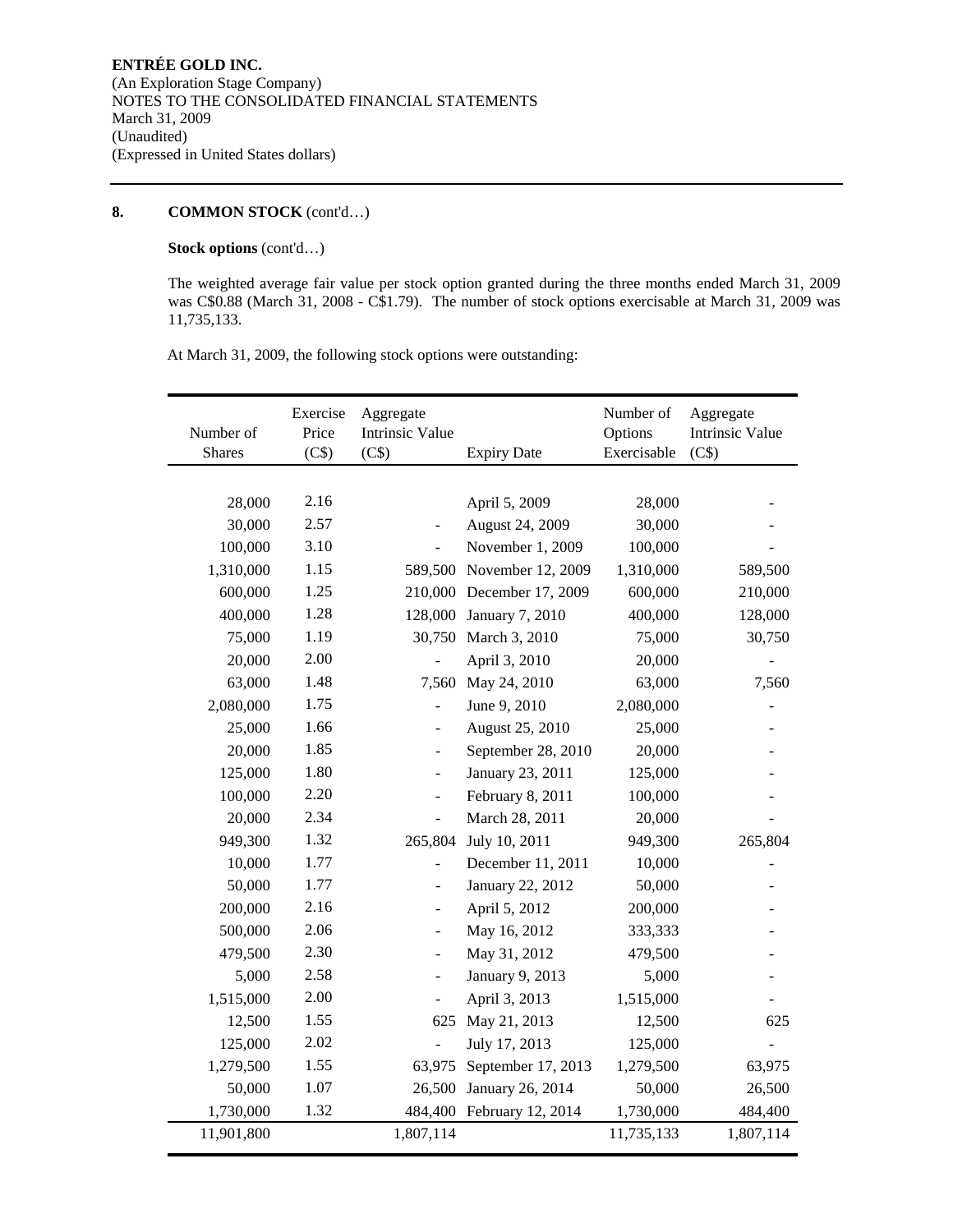## **8. COMMON STOCK** (cont'd…)

### **Stock options** (cont'd…)

The aggregate intrinsic value in the preceding table represents the total intrinsic value, based on the Company's closing stock price of C\$1.60 per share as of March 31, 2009, which would have been received by the option holders had all options holders exercised their options as of that date. The total number of inthe-money options vested and exercisable as of March 31, 2009 was 6,469,300. The total intrinsic value of options exercised during the three months ended March 31, 2009 was \$Nil (March 31, 2008 -\$622,200).

The following table summarizes information regarding the non-vested stock purchase options outstanding as of March 31, 2009.

|                                         | Number of<br>Options | Weight Average<br>Grant-Date Fair<br>Value (C\$) |
|-----------------------------------------|----------------------|--------------------------------------------------|
| Non-vested options at December 31, 2007 | 433,333              | 1.43                                             |
| Granted                                 |                      |                                                  |
| Vested                                  | (266, 666)           | 1.43                                             |
| Cancellation/forfeited                  |                      |                                                  |
| Non-vested options at December 31, 2008 | 166,667              | 1.43                                             |
| Granted                                 |                      |                                                  |
| Vested                                  |                      |                                                  |
| Cancellation/forfeited                  |                      |                                                  |
| Non-vested options at March 31, 2009    | 166,667              | 1.43                                             |

#### **Stock-based compensation**

The fair value of stock options granted during the three months ended March 31, 2009 was \$1,250,242 (March 31, 2008 - \$8,761) which is typically being recognized over the options vesting periods. The stockbased compensation recognized during the three months ended March 31, 2009 was \$1,301,221 (March 31, 2008 - \$49,868) which has been recorded in the consolidated statements of operations as follows with corresponding additional paid-in capital recorded in stockholders' equity:

|                                | Three Months<br>Ended<br>March 31,<br>2009 | Three Months<br>Ended<br>March 31,<br>2008 |                          | Cumulative to<br>March 31,<br>2009 |
|--------------------------------|--------------------------------------------|--------------------------------------------|--------------------------|------------------------------------|
| Consulting fees                | \$<br>۰                                    | \$                                         | $\overline{\phantom{0}}$ | \$<br>1,794,562                    |
| Legal                          |                                            |                                            |                          | 287,931                            |
| Management fees                | 1,075,289                                  |                                            | 41,543                   | 7,175,103                          |
| Mineral property interests     | 160,271                                    |                                            |                          | 2,733,684                          |
| Office and administration      | 21,891                                     |                                            | 8.986                    | 1,939,291                          |
| Stockholder communications and |                                            |                                            |                          |                                    |
| investor relations             | 43,770                                     |                                            | (661)                    | 843,848                            |
|                                | \$<br>1,301,221                            | \$.                                        | 49,868                   | \$14,774,420                       |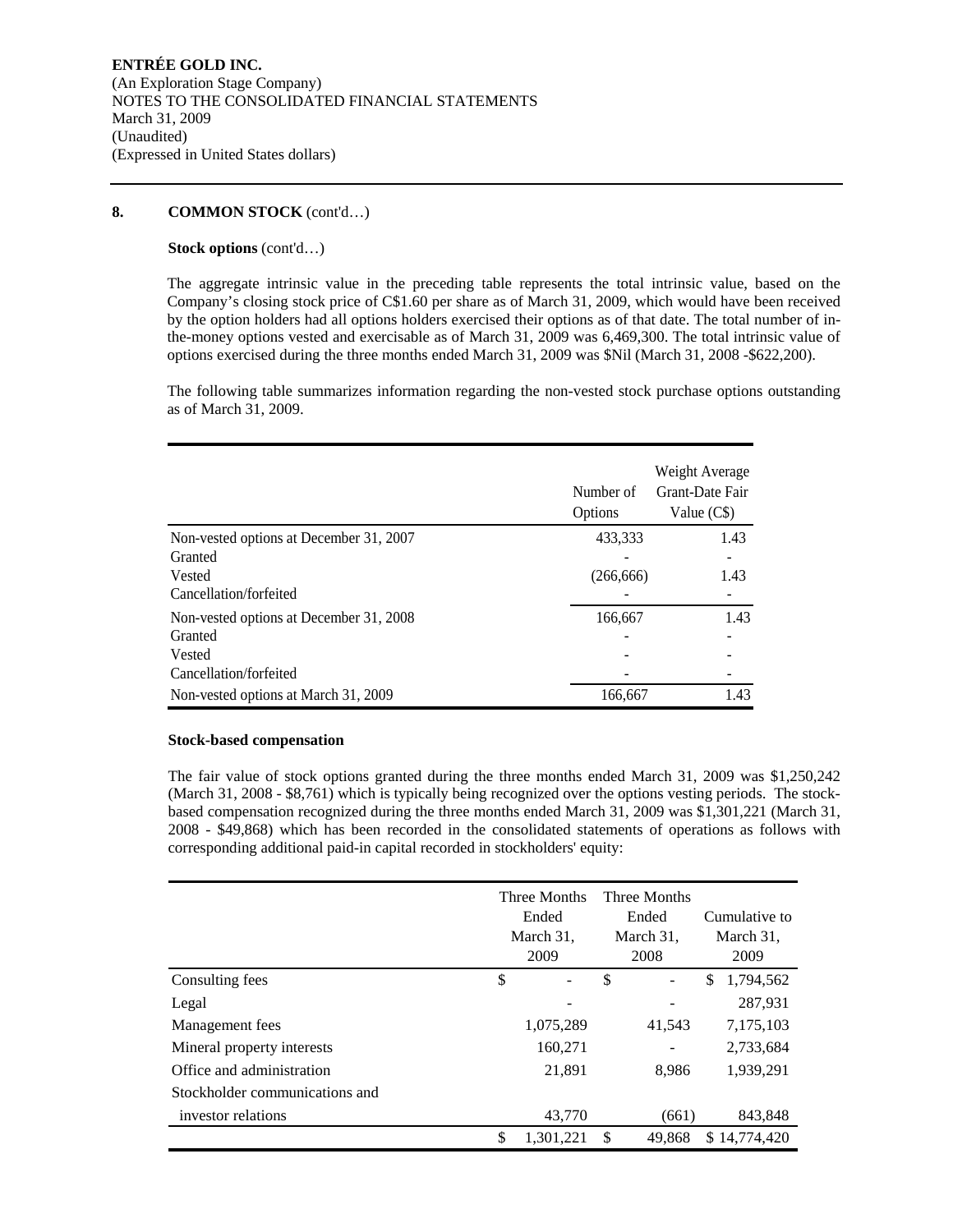## **8. COMMON STOCK** (cont'd…)

## **Stock-based compensation** (cont'd…)

The following weighted-average assumptions were used for the Black-Scholes valuation of stock options granted:

|                                  | Three Months<br>Ended<br>March 31,<br>2009 | Three Months<br>Ended<br>March 31,<br>2008 |
|----------------------------------|--------------------------------------------|--------------------------------------------|
| Risk-free interest rate          | 1.95%                                      | 3.53%                                      |
| Expected life of options (years) | 5.0                                        | 5.0                                        |
| Annualized volatility            | 81%                                        | 86%                                        |
| Dividend rate                    | $0.00\%$                                   | $0.00\%$                                   |

## **9. RELATED PARTY TRANSACTIONS**

The Company did not enter into any transactions with related parties during the three months ended March 31, 2009.

The Company entered into the following transactions with related parties during the period ended March 31, 2008:

a) Paid or accrued management fees of \$20,484 to directors and officers of the Company.

These transactions were in the normal course of operations and were measured at the exchange amount which represented the amount of consideration established and agreed to by the related parties.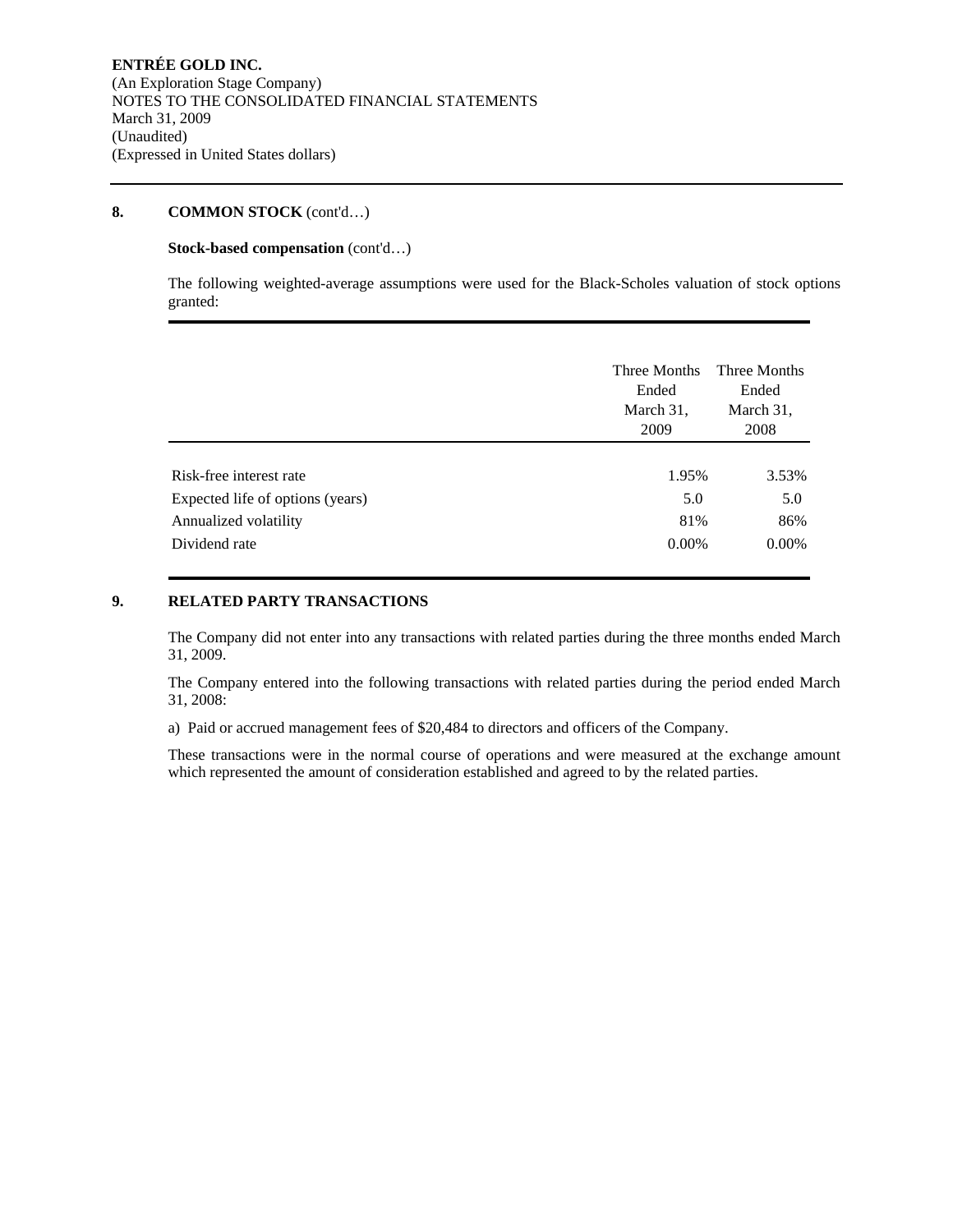## **10. SEGMENT INFORMATION**

The Company operates in one business segment being the exploration of mineral property interests.

Geographic information is as follows:

|                     | March 31,                                  | December 31,                          |  |
|---------------------|--------------------------------------------|---------------------------------------|--|
|                     | 2009                                       | 2008                                  |  |
| Identifiable assets |                                            |                                       |  |
| Canada              | $\mathbb{S}$<br>42,963,610<br>$\mathbb{S}$ | 46,880,341                            |  |
| Mongolia            | 656,558                                    | 540,508                               |  |
| <b>USA</b>          | 237,662                                    | 217,554                               |  |
| China               | 356,994                                    | 467,065                               |  |
|                     | \$<br>44,214,824<br>\$                     | 48,105,468                            |  |
|                     |                                            |                                       |  |
|                     |                                            |                                       |  |
|                     | Ended                                      | Three Months<br>Three Months<br>Ended |  |
|                     | March 31,                                  | March 31,                             |  |
|                     | 2009                                       | 2008                                  |  |
| Loss for the year   |                                            |                                       |  |
| Canada              | \$<br>$(1,690,288)$ \$                     | (949, 336)                            |  |
| Mongolia            | (1,298,725)                                | (355, 377)                            |  |
| <b>USA</b>          | (586, 759)                                 | (547, 715)                            |  |
| China               | (139, 947)                                 | (126, 218)                            |  |
|                     | \$<br>(3,715,719)<br><sup>\$</sup>         | (1,978,646)                           |  |

## **11. FINANCIAL INSTRUMENTS**

The Company's financial instruments consist of cash and cash equivalents, receivables, investments, accounts payable and accrued liabilities and loans payable. Unless otherwise noted, it is management's opinion that the Company is not exposed to significant interest or credit risks arising from these financial instruments. The fair value of these financial instruments approximates their carrying values, unless otherwise noted.

The Company is exposed to currency risk by incurring certain expenditures in currencies other than the Canadian dollar. The Company does not use derivative instruments to reduce this currency risk.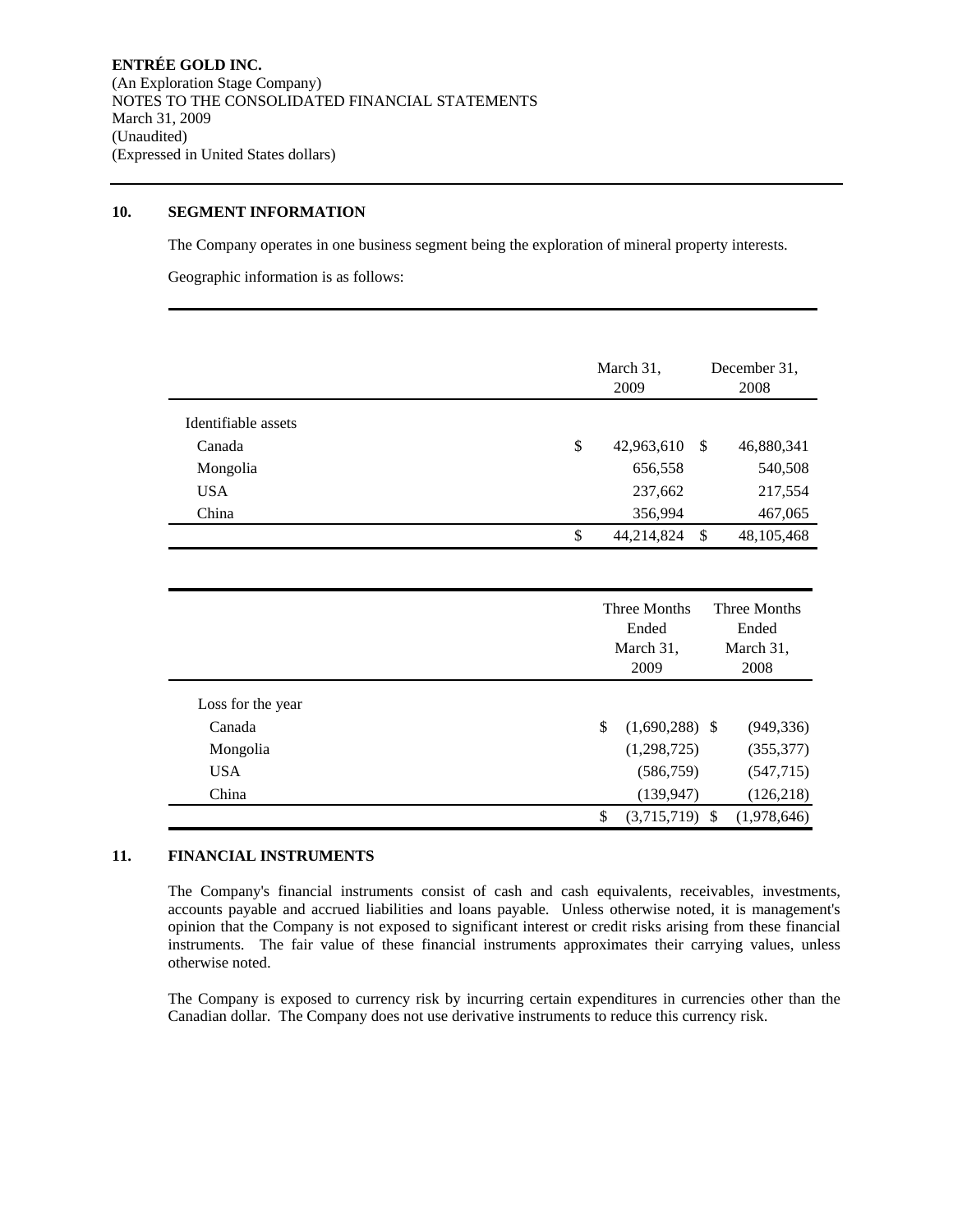## 11. **FINANCIAL INSTRUMENTS** (cont'd...)

The Company adopted SFAS No. 157, Fair Value Measurements, on January 1, 2008. SFAS No. 157 applies to all financial instruments being measured and reported on a fair value basis. In February 2008, the FASB issued a staff position that delays the effective date of SFAS No. 157 for all nonfinancial assets and liabilities except for those recognized or disclosed at least annually. Therefore, the Company has adopted the provision SFAS No. 157 with respect to its financial assets and liabilities only.

SFAS No. 157 defines fair value as the exchange price that would be received for an asset or paid to transfer a liability (an exit price) in the principal or most advantageous market for the asset or liability in an orderly transaction between market participants on the measurement date. SFAS No. 157 also establishes a fair value hierarchy, which requires an entity to maximize the use of observable inputs and minimize the use of unobservable inputs when measuring fair value. The standard describes three levels of inputs that may be used to measure fair value:

Level 1 — Quoted prices that are available in active markets for identical assets or liabilities.

Level 2 —Quoted prices in active markets for similar assets that are observable.

Level 3 — Unobservable inputs that are supported by little or no market activity and that are significant to the fair value of the assets or liabilities.

At March 31, 2009, the Company had one Level 3 financial instrument with a fair value of \$1,292,008. (Note 4)

|                                    | <b>Fair Value Measurements Using Significant</b><br>Unobservable Inputs (Level 3) |  |
|------------------------------------|-----------------------------------------------------------------------------------|--|
| Beginning Balance, January 1, 2008 | 3,032,751                                                                         |  |
| Total unrealized losses            | (1,334,160)                                                                       |  |
| Total foreign exchange (loss)      | (369, 023)                                                                        |  |
| Ending Balance, December 31, 2008  | 1,329,568                                                                         |  |
| Total foreign exchange (loss)      | (37,560)                                                                          |  |
| Ending Balance, March 31, 2009     | \$1,292,008                                                                       |  |

Effective January 1, 2008, the Company adopted SFAS No. 159, "The Fair Value Option for Financial Assets and Financial Liabilities" which permits entities to choose to measure many financial instruments and certain other items at fair value that are not currently required to be measured at fair value. The Company did not elect to adopt the fair value option under this statement.

## **12. SUPPLEMENTAL DISCLOSURE WITH RESPECT TO CASH FLOWS**

The significant non-cash transactions for the three months ended March 31, 2009 consisted of the issuance of 20,000 common shares (March 31, 2008 – 10,000) in payment of mineral property interests in the amount of \$22,515 (March 31, 2008 - \$20,066) (Note 8).

Cash and cash equivalents consisted of cash of \$2,499,860 (March 31, 2008 - \$1,207,773) and short-term investments of \$38,524,554 (March 31, 2008 - \$62,232,091).